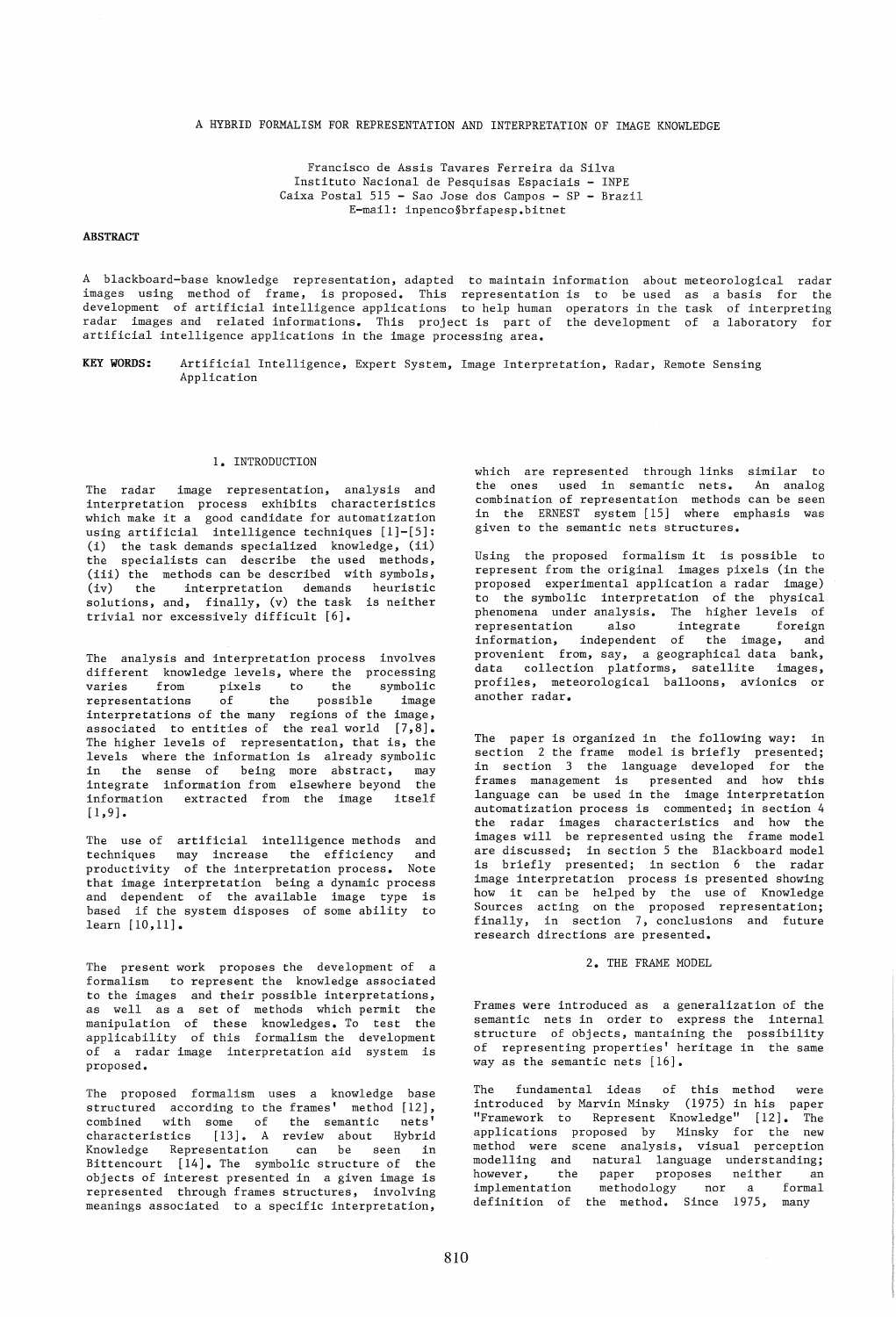systems were implemented based on the frames idea and many formal definitions were proposed. Usually a frame consists in a set of attributes which, through their values, describe the characteristics of the object described by the frame. The values belonging to these attributes may be other frames, generating a network of dependencies between the frames. The frames are also organized in a specialization hierarchy, creating another dependency dimension between them. The attributes also have properties regarding the type of values and restrictions on the number of them which they can have. These properties are called facets.

The systems based on the method of frames are not an homogeneous set, however some fundamental ideas are shared by them. One of these is the concept of property heritage, which permits the specification of an object class through the declaration that this class is a subclass of another one that has the property in question. Heritage can be a very efficient inference mechanism in domains which show a natural taxonomy of concepts.

Another idea common to the systems based on frames is the expectative guided reasoning. A frame contains attributes, which can be tipical values, or a priori values, the so called default values. When trying to instantiate a frame so that it corresponds to a given situation, the reasoning process should fill the values of the frame attributes with the available information in the situation description. The fact that the reasoning process knows what to look for to complete the necessary information, and in case it is not available, which tentative values to attribute to the empty attributes may be a fundamental factor for the efficiency recognition of a complex situation.

Many of the method's representation power depends<br>on this inclusion of expectatives and on this inclusion of expectatives assumptions. The default values may be very useful in the representation of general information, more usual cases and ways to make generalizations.

The default values are freely associated to their corresponding attributes, such that they may easily be substituted by new items which better fit the current situation. In fact they can serve as "variables" or special cases of "reasoning", frequently permitting the dismissal of logic quantifiers.

A third idea is the procedural link. Apart from the default values, an attribute may be associated to a procedure which must be executed when certain conditions are satisfied, for example: when the attribute is created; when its value is read, changed or destroyed.

The link, by heritage, through attributes' values, or an interrelated frames set's procedural link allows certain specific inferences to be made efficiently which can be used to control the changes in the focus of attention and emphasis of the application.

For the analysis of visual scenes, the different frames of a system describe the scene from different points of view, and the transformations

between one frame and another represent the effects of movement from one place to another. For non visual types of frames, the differences between the frames of a system may represent actions, cause and effect relations, or changes of the viewpoint. Different frames of a system may share the same attribute values, and this is the critical point that makes it possible to coordinate united information from different viewpoints.

Since a frame is proposed to represent a situation, a process of correspondence of patterns tries to associate values to each frame .<br>attribute, consistent with these attributes' facets. The correspondence process is partly controlled by information associated to the frame (which includes information about how to deal with susprises) and partly by knowledge about the objectives of the system in course. These are important uses of the information obtained when a correspondence process fails. This may be used to select an alternative frame which better fits in the situation.

3. MANAGEMENT OF THE FRAMES

The manipulation of the structure of frames which constitutes the knowledge base will be made through a data manipulation language developed in PROLOG language [17].

The characteristics and functionalities of the language are presented in the following:

(i) Frames' hierarchies, in the form of "trees", permitting the heritage of attribute values.

(ii) Encapsulation of the frames and relations between them, through primitives relations between them, through primitives which<br>permit the entities of the language to be manipulated. the

(iii) Procedural linking of PROLOG functions defined externally to frames attributes. These functions are activated when an attributed value is desired to be found and it is not available.

(iv) Possibility of an attribute's value to be the name of a frame.

The primitives of the frame manipulation language may be classified into the following groups: Visualization and initialization primitives, definition primitives, attribution primitives, elimination primitives and search primitives. The objectives of each group of primitives is presented in the following.

- Initialization and Visualization Primitives

Permit the initialization of the hierarchy top frame and the system diverse control variables , beyond offering resources for visualization of the frames, their attributes' values and the heritage hierarchy.

- Definition Primitives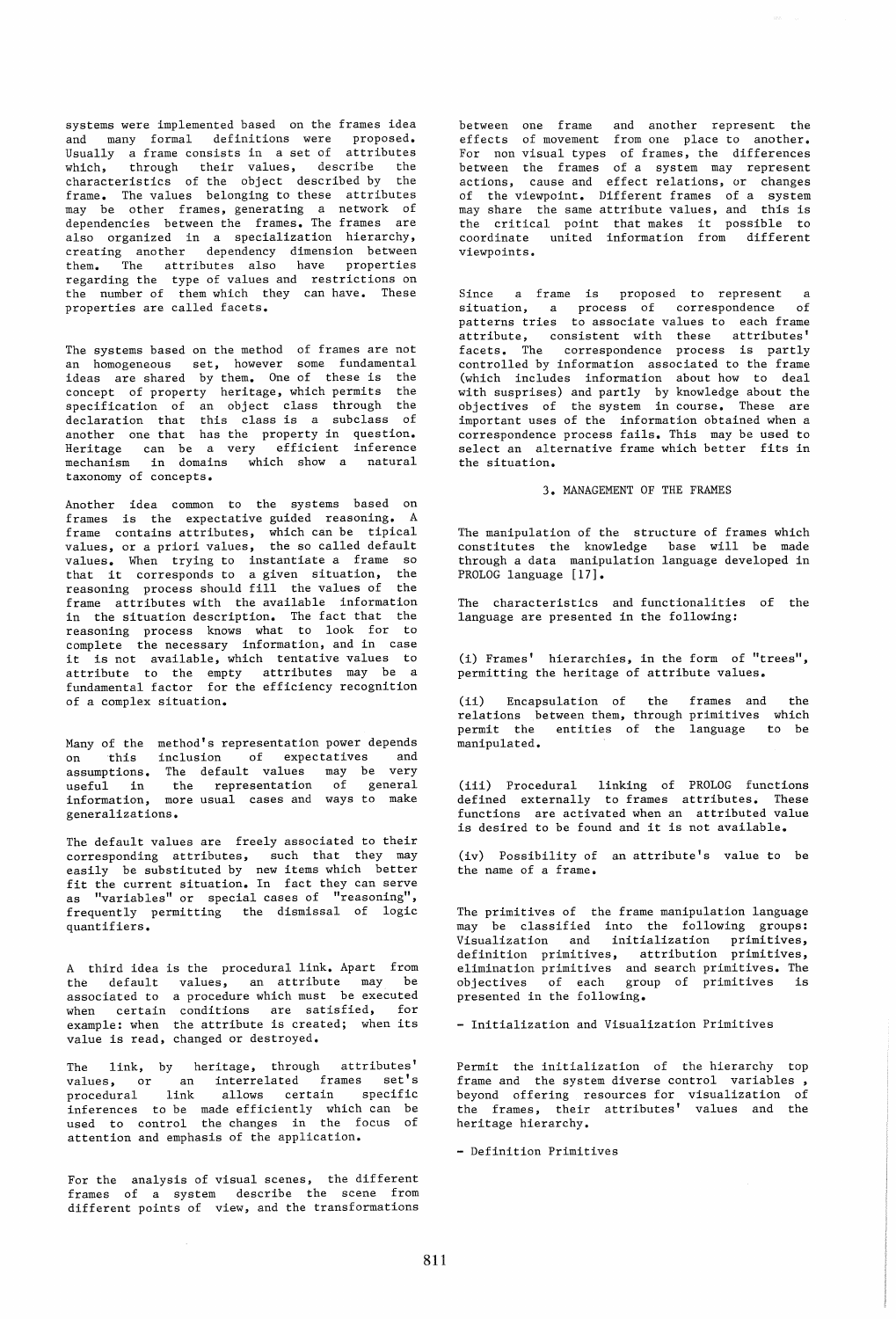Permit the definition of new frames in a certain heritage hierarchy position, and the definition of a given frame's new attributes.

- Attribution Primitives

Permit an attribute value or a procedural link to be associated to a given frame.

### - Elimination Primitives

Permit elimination of attributes, their values and associated functions.

# - Search Primitives

These are the language central primitives, they permit navigation inside the heritage hierarchy, .<br>through consultation to the relations of descendency between the diverse frames, and the recovery of attribute values.

The recovery of an attribute is made through a search, initially made in the starting frame. In case the attribute or its value are defined in this frame the search continues according to the frame hierarchy. If the attribute is defined, but not its value, and if there is an associated function, this function is called with the following parameters: (frame), (attribute), (result). "result" is a variable which should return the result. This result becomes the attribute value of the frame where the search is and ends. A "type" parameter informs us how the value was obtained and if it is a frame or not. The possible types are:

value-value directly obtained from attribute.

frame-value is a name of frame obtained directly from attribute.

function-value function call value obtained through a

function-frame - value is a name obtained through a function call. of frame

The proposed language should help from the acquisition of pattern and semantic relations task to the image interpretation process itself.

Heuristics for knowledge acquisition will be implemented via a man-machine interface, which through the proposed language permits frames to be built containing the necessary knowledge for the diverse interpretations. A review of this process for knowledge acquisition is presented by Oliveira [18] and an example of this process is presented by Silva et al. [19].

The interpretation process uses frame manipulation methods, that is, a given inference method [6] may use the primitives of the language for creation, manipulation and deletation of the frames inside the interpretation process.

## 4. REPRESENTATION OF RADAR IMAGES

Meteorologic radar images are composed of point clusters (stains) which generate the radar map (PPI: Plan Position Indicator, RHI: Range-Height Indicator, CAPPI: Constant Altitude Plan Position Indicator among others [20]). In this map, we can identify geographic elements, which may be<br>subtracted, and meteorological phenomena subtracted, and meteorological phenomena (targets) like clouds, rain, wind, snow, hail or others. The return signal intensity is shown in many discrete levels (digital image), called slices, where the number of levels depends on the calibration of the radar spectral band and on the density of the detected element. Usually the sampling can be preprogrammed, permitting delineation of areas and vertical section sampling with many levels of intensity sampling with many --<br>quantification. A general and historical review<br>of the meteorological radar system of the meteorological radar system characteristics is presented in "Radar in Meteorology" [21].

The representation to be adopted in the implemention of the Knowledge Base will be based on frame structures. A review of the clustering process is presented in Mussio and Pawlina [22]. A general review of the computational models for<br>image representation is presented in Argialas presented in Argialas and Harlow [4].

Each frame of the representation proposed contains attributes whose values can be stored directly in the structure or determined through procedures. An important characteristic of the .<br>frame structure is that frames lower in hierarchy can inherit values of attributes from frames higher in hierarchy.

Typically a frame corresponding to an image will be represented by a set of attributes. The attribute of lowest level is the pixel, which is a mapping from the image point coordinates to its gray level. Other attribute values may be obtained through preprocessing routines: filtering, segmentation and classification. Other attributes will be used at levels of event accribates will be ased at levels of<br>greater abstraction, where it becomes possible to identify the interpretation. elements of the image

This representation will permit the use of several heuristics to program automatic alerts for targets we may want to observe. It should also be useful in the creation of heuristics for pre-selected target phenomena, evolution (historic behaviour) and automatized storing. The general architecture of the representation is shown in figure 1.

The first level corresponds to the analysed region. The second level instances the class which represents the possible vision types of each cell under analysis (see figures 1, 2.a and 2.b). This description is obtained from the processing of the original image corresponding to .<br>the pixel matrix (coordinates and gray levels), generated by the radar control processor. The next levels present the evolution of phenomena and attributes like: intensity, width, height, length, and area of each cell, beyond baricenter and elliptic factor of each cell or subcell extracted from the original image (see figures 2.d, 2.e and 2.f).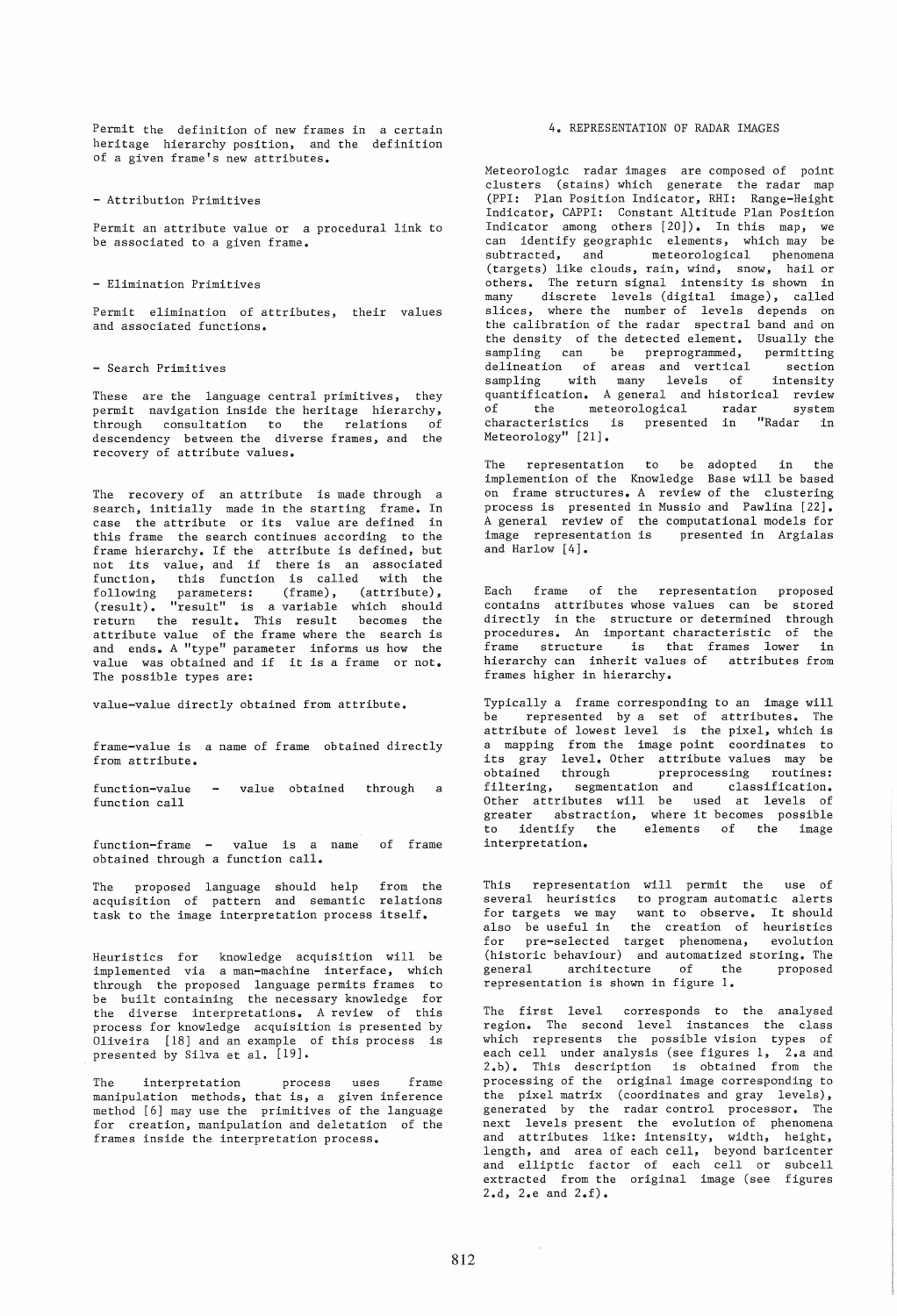The information stored in the frames that form the Blackboard (Figure 3) belong to different levels of information. The first level corresponds to the original image representation (coordinates and gray levels), this information is obtained directly from the radar control processor. The second level contains elements .<br>retrieved from the original image used by the Knowledge Sources to validate the prospective targets. The third level corresponds to attributes obtained through preprocessing and context analysis. These attributes are generated by the respective Knowledge Sources. The following levels will contain intermediate information generated and used by the Knowledge Sources during the interpretation process.

The intermediate informations, linked to the results produced by the Knowledge Sources, may<br>also be information specific levels. The also be information specific levels. The<br>intermediate result\_structure\_is\_linked\_to\_the intermediate result structure is linked to intermediate conclusions of the classification or interpretation tasks' successive improvement process.

The Blackboard will contain also frames corresponding to structures of events, recording the whole processing. Some examples of events are modifications representing transformations or movements which occur to the elements analysed.

The structure of frames forming the Knowledge Base will be manipulated by many Knowledge Sources defined in a hierarchical way. These Knowledge Sources are based in different processing methods according to their .<br>specialities, varying from production rules to image processing algorithms.

A set of reference frames will be defined for each standard image element. frames can be useful when images. These reference interpreting new

The flexibility of the frame structure permits other informations, linking different images or describing procedure groups that act on the images, to be represented in the Blackboard. The interrelation between these different types of knowledge will be generated, mantained and modified by a set of Knowledge Sources, each one specialized in a task.



Fig. 1. Hierarchy of the frames

| Region: (string)         | Cell: (int)                  |
|--------------------------|------------------------------|
| Identifier: (int)        | Identifier: (int)            |
| Date: (int, int, int)    | PPI_Vision: (PPI_Vision)     |
| Time: (int, int, int)    | RHI Vision: 〈RHI Vision〉     |
| Cells: [(frame cell: x)] | CAPPI Vision: (CAPPI Vision) |
| Father: (event)          | Father: (frame_region)       |
| Fig. 2.a. Frame region   | Fig. 2.b. Frame Cell         |

Pattern: (string) Identifier: (int)

Intensity: (function itt) Area: (function area) Form: (frame form)

Father: (frame vision tupe)

Fig. 2.d. Frame\_Pattern

Fig. 2.a. Frame\_region

| PPI_Vision: (string)                |  |  |
|-------------------------------------|--|--|
| Identifier: (int)                   |  |  |
| Region window: (int, int, int, int) |  |  |
| Baricenter: (function haric)        |  |  |
| Pattern: (frame pat)                |  |  |
| Sub_cel.: [(frame subcell: p)]      |  |  |
| Evolution: (frame_evolution)        |  |  |
| Father: (frame cell)                |  |  |

Fig. 2.c. Frame\_PPI\_Vision

| Form: (string)                 | Evolution : (string)            |
|--------------------------------|---------------------------------|
| Identifier: (int)              | Identifier: (int)               |
| Eliptic factor: (function elf) | Priority: (int)                 |
| Width: (function wid)          | Velocity : (function velocity)  |
| Length: (function len)         | Orientation: (function orient)  |
| Height: (function hei)         | Rate ocupation: (function rate) |
| Group: (int)                   | Time of life: (function life)   |
| Father: (frame pattern)        | Father: (frame_vision)          |

Fig. 2.e. Frame\_form

Fig. 2.f. Frame\_evolution

Fig. 2 - Specific Frames

### 5. THE BLACKBOARD MODEL

The basic structure of the Blackboard consists of a data structure called Knowledge Base and<br>entities called Knowledge Sources [5] and [23]entities called Knowledge Sources  $[5]$ [25].

> The Knowledge Sources alter the Knowledge Base. There is no centralized flux control: the Knowledge Sources are autonomous. The Knowledge Sources are active entities that may<br>contain from algorithms to rule contain from algorithms to<br>based expert systems. expert systems, even another Blackboard.

> The informations about the solution problem's solution state are stored in the Knowledge Base<br>of the system. There the of the system. There the<br>Knowledge Sources make Sources<br>which take alterations which take the system incrementally to the solution of the problem.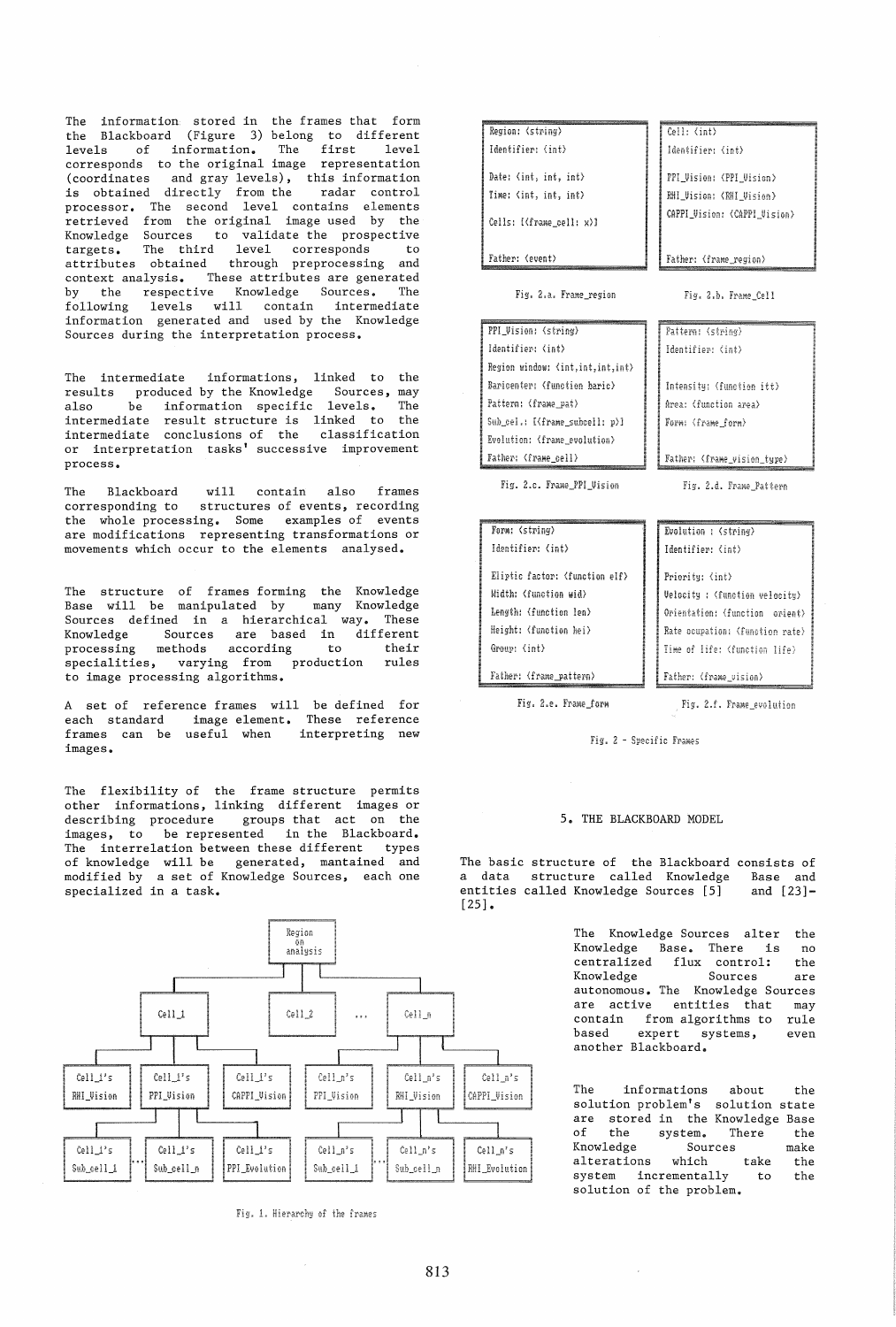The Knowledge Sources answer opportunistically to the alterations on the Blackboard. There is no specific control element in the Blackboard model. The model specifies a generic environment for the problem's solution. The control may be in the .<br>Knowledge Sources, Knowledge Base, separate modules or in some combination of these three.

The architecture proposed can be seen in the figure 3. The principle of working of the presented system can be observed through the interpretation process (next section).



Fig. 3. Sustem Architecture

### 6. THE INTERPRETATION PROCESS

The interpretation process may be divided in two basic levels: (i) meteorological targer qualification, which is the identification of some image element such as rain, when the qualification, or selective classification, will .<br>be related to the rain area and density information extraction; (ii) phenomena information extraction; (ii) phenomena<br>evolution, in the case of rain being information like intensity, propagation speed and duration.

The first Knowledge Source (numeric KS in figure .3) is responsible for the quantification of the image elements.

This source consists of a set of numeric procedures capable of generating new attribute values for a given image, given available attributes. Some functions of this Knowledge Source are: calculus of the number of elements; quantification and storage of the sub cells of each element; calculus and storage of the average intensity level of each analysed element; calculus and storage of the distance between each element. These elements may be then confirmed through context analysis: verification of the other elements in the scene, distance between elements and analysis through context rules.

The function of the second Knowledge Source (analysis KS) is to process the reference frames to identify the analysed frame components, using the information stored in the selected reference frames.

The third Knowledge Source (evolution KS) updates the history of the analysed elements and eventually the reference frame information or generates new frames of this kind.

The fourth Knowledge Source (coordination KS) manages the different information generated by the other sources and the schedule of tasks to be performed. This source signals indicating what should be done with the analysed frame, for example: ignore it, store the image and the  $r_{\text{name}}$  fire some alert signal, undate the frame, fire some alert signal, update schedule, etc.

The coordination source also incorporates a set<br>of control auxiliary modules to monitor the control auxiliary modules to monitor the alterations on the Blackboard information, and to activate one or more Knowledge Sources according to information about the next tasks on the schedule.

### 7. CONCLUSION

The Blackboard model has been used before in the image processing area. Goodenough et al. (1987)<br>introduced an aplication based on the introduced an aplication Blackboard model in the area of Remote Sensing [5]. Shihari et all. (1987) use this architecture in the area of post address identification [24]. Andress and Kak (1988) use the technique in the geometric image area [25]. Matsuyama (1987) uses the model in an aplication towards aerial image understanding [9].

The knowledge representation proposed in this work will be used initially inside a prototype expert system for meteorological radar images cataloging. Also the efficacy of the diverse heuristics proposed by the experts in these image's interpretation for meteorological phenomena recognition will be investigated.

Our perspective is to also explore the connectionist aspect through use of functional neural networks as specific knowledge sources.

This project is part of a more ambicious project regarding the design of an artificial intelligence tools based environment for the development of aplications in the image interpretation area.

This project involving three departments at INPE intends to develop applications concerning not only radar but also satellite, aerial and medical images. The knowledge representation proposed in this paper will be used as a prototype for the representation to be integrated in this environment.

### **REFERENCES**

[1] Quegan, S.; Rye, A. J. ; Hendry, A.; Skingley, J.; Oddy, C. J. Automatic Interpretation Strategies for Synthetic Aperture